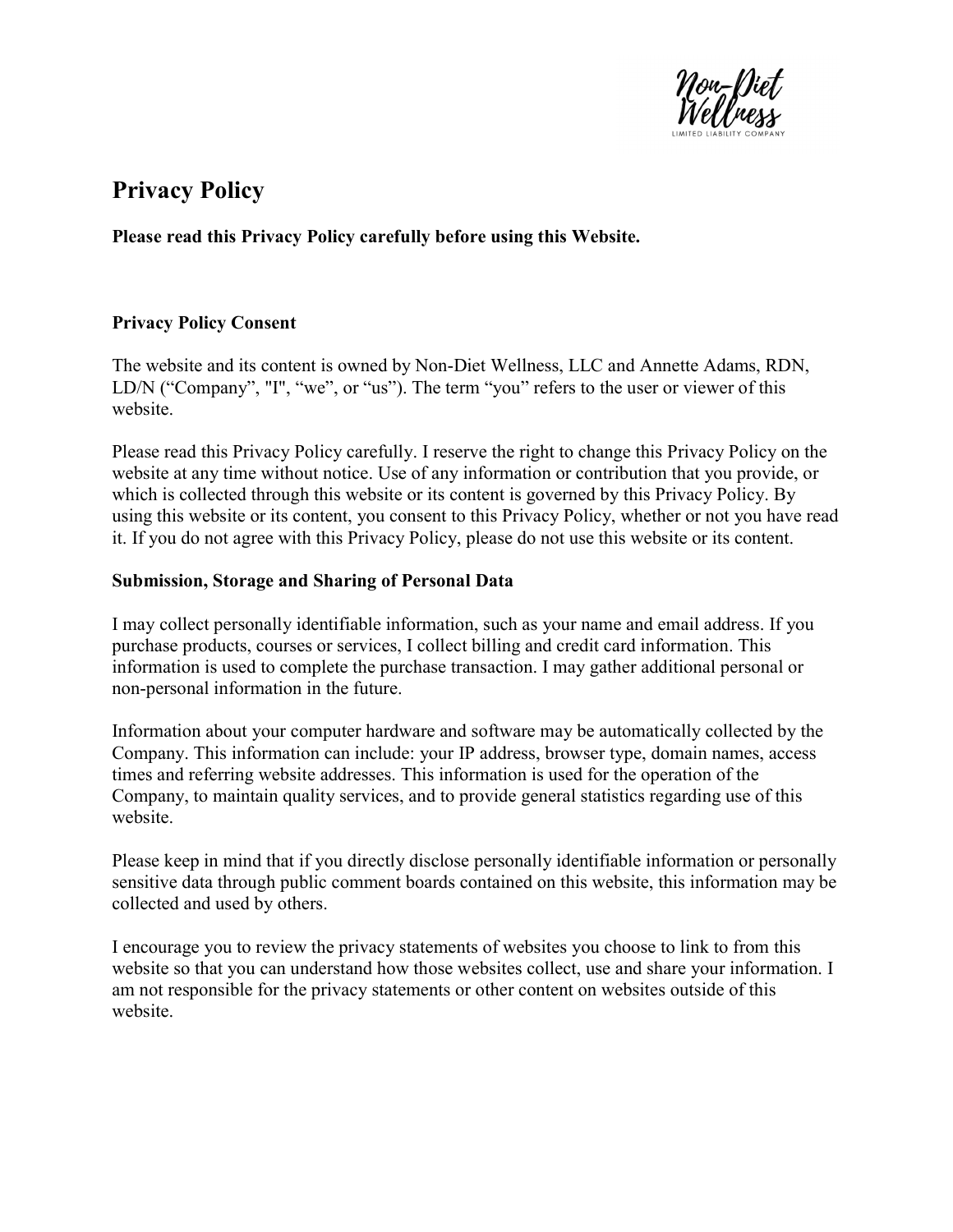

## Confidentiality

I aim to keep the Confidential Information that you share confidential. Please note that I may disclose such Confidential Information if required to do so by law. For further information about one-on-one individual coaching/counseling Privacy Practices, please see our Notice of Privacy Practices.

## Passwords

To use certain features of the website or its content, you may need a username and password. You are responsible for maintaining the confidentiality of the username and password, and you are responsible for all activities. Please do not share your account information with anyone else. For online courses, please do not share your password and username. If another person in your friend/family circle would like to participate in the course, they will need to purchase a separate account. Respect the hard work that has gone in to these online programs and purchase one account per person who uses and accesses the course.

#### Unsubscribe

You may unsubscribe to newsletters or email updates at any time through the unsubscribe link at the footer of all email communications. I manage email lists through a list management system.

I have a no spam policy and provide you with the ability to opt-out of communications by selecting the unsubscribe link at the footer of all e-mails. I have taken the necessary steps to ensure that we are compliant with the CAN-SPAM Act of 2003 by never sending out misleading information. We will not sell, rent or share your email address.

## Children's Online Privacy Protection Act Compliance

I do not collect any information from anyone under 13 years of age in compliance with COPPA (Children's Online Privacy Protection Act), and this website and its content is directed to individuals who are at least 13 years old or older.

## Use of "Cookies"

This website may use "cookies" to help you personalize your online experience. A cookie is a text file that is placed on your hard disk by a web page server. Cookies cannot be used to run programs or deliver viruses to your computer. Cookies are uniquely assigned to you, and can only be read by a web server in the domain that issued that cookie to you. This simplifies the process of recording your personal information, such as billing addresses, shipping addresses, and so on. When you return to this website, the information you previously provided can be retrieved, so you can easily use the features you customized. You have the ability to accept or decline cookies. Most Web browsers automatically accept cookies, but you can usually modify